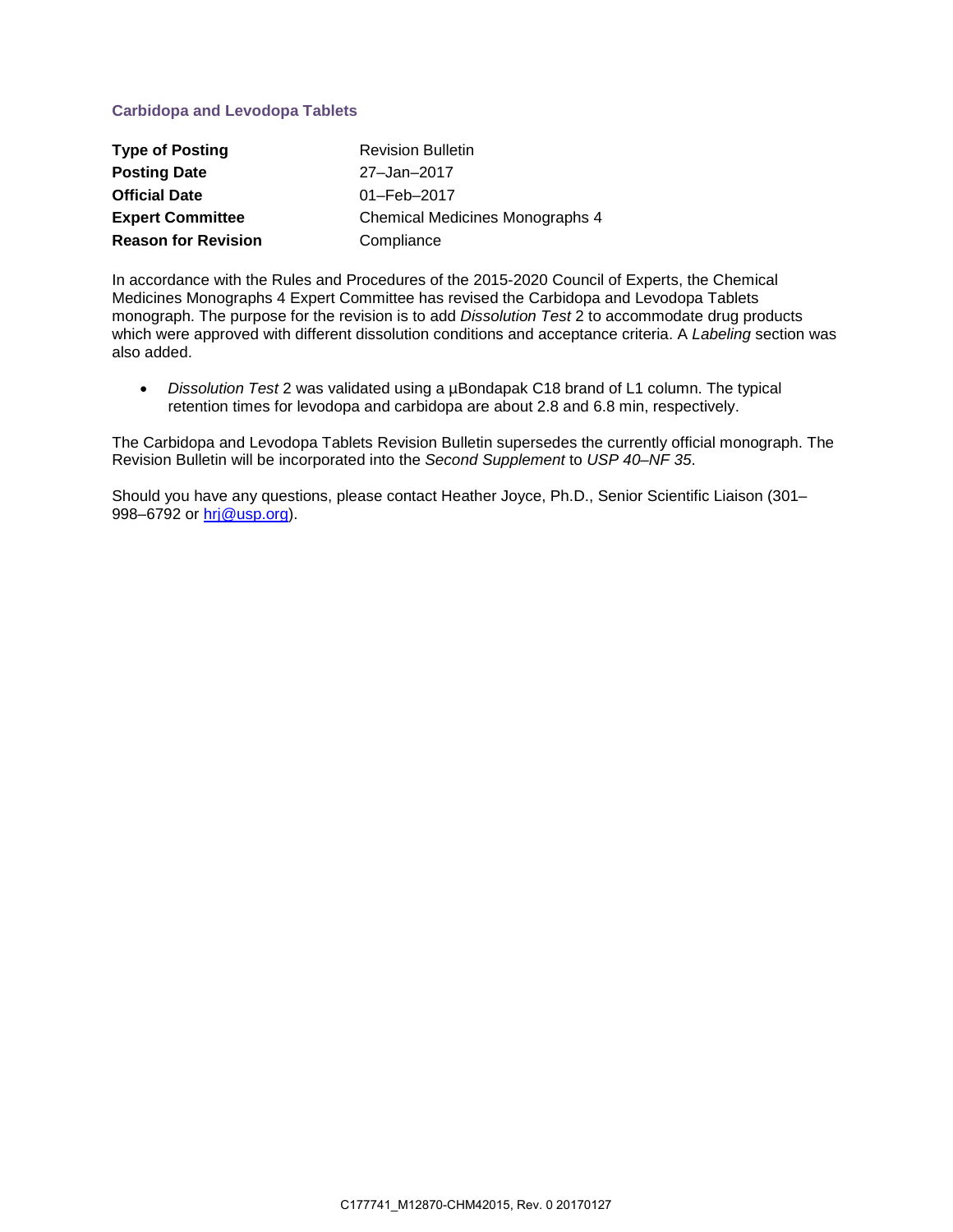# **Carbidopa and Levodopa Tablets**

### • A.

- 
- **Standard solution A:** 0.1 mg/mL of USP Carbidopa RS in Diluent
- **Standard solution B:** 0.1 mg/mL of USP Levodopa RS in Diluent
- **Sample solution:** Nominally 0.1 mg/mL of carbidopa from powdered Tablets in solution, prepared as follows. Transfer a portion of powdered Tablets to a suita- **Relative standard deviation:** NMT 2.0% for ble volumetric flask containing 50% of the final volume levod<br>of 0.05 N hydrochloric acid. Agitate for 20 min. Add **Analysis** of 0.05 N hydrochloric acid. Agitate for 20 min. Add methanol to volume, and filter or centrifuge.

- (See *Chromatography* 〈621〉*, •.General Procedures,*•<sub>Feb-2017)</sub> Thin-Layer Chromatography.) The section of Tablets taken:<br>**Mode:** TLC
- 
- gel<br>**Application volume:** 20 µL
- 
- **Developing solvent system:** Acetone, chloroform, *n*-<br>butanol, glacial acetic acid, and water *S*
- 
- (27.9: 18.6: 18.6: 18.6: 16.3)<br> **Surray reagent:** 0.3 g of pinhydrin in 100 mL of *n*-**Spray reagent:** 0.3 g of ninhydrin in 100 mL of *n*-<br>butanol with 3 mL of glacial acetic acid

- **Samples:** *Standard solution A, Standard solution B, and*  $C_U$  = nominal concentration of carbidopa or *Sample solution (mg/l)* = *Sample solution (mg/l)*
- Develop, using the *Developing solvent system,* until the **Acceptance criteria:** 90.0%–110.0% of the labeled solvent front has moved 15 cm. Air-dry, spray uni-<br>formly with 0.5 ml, of *Spray reggent* and heat at amount of levodopa formly with 0.5 mL of *Spray reagent*, and heat at 105° for 10 min.
- <sup>105</sup>° for 10 min. **PERFORMANCE TESTS Acceptance criteria:** The *Sample solution* exhibits two spots (reddish brown for levodopa and yellow-orange for carbidopa) having *RF* values that correspond to *Change to read:* those exhibited by the *Standard solutions*.
- B. The retention times of the major peaks of the Sample **B**. The retention times of the major peaks of the *Sample* • **DISSOLUTION**  $\langle 711 \rangle$  *solution* correspond to those of the *Standard solution*, as **•• Test 1**• (RB 1-Feb-20) obtained in the *Assay*. (RB 1-Feb-2017) obtained in the *Assay*. **Medium:** 0.1 N hydrochloric acid; 750 mL

### •

- 
- **PROCEDURIT:** 0.24 g/L of sodium 1-decanesulfonate in water and System suitability: Proceed as directed in the water in the model of the final phase. 11.0 g/L of monobasic sodium phos-<br>water and System suitability: Proc
	- pared as follows. Transfer USP Levodopa RS and USP<br>Carbidopa RS to a suitable volumetric flask, and dis-<br> $\frac{d}{dx}$  Result =  $\frac{r_y}{r_s} \times C_s \times V \times (1/L) \times 100$

solve in 0.1 N phosphoric acid, using 10% of the final volume. Warm gently to dissolve the Reference Standards, and dilute with water to volume.<br>**Sample solution:** Nominally 0.5 mg/mL of levodopa<br>from a suitable amount of powdered Tablets in solu-**DEFINITION**<br>Carbidopa and Levodopa Tablets contain NLT 90.0% and<br>NMT 110.0% of the labeled amounts of carbidopa<br>(C<sub>10</sub>H<sub>14</sub>N<sub>2</sub>O<sub>4</sub>) and levodopa (C<sub>9</sub>H<sub>11</sub>NO<sub>4</sub>).<br>C<sub>10</sub>H<sub>14</sub>N<sub>2</sub>O<sub>4</sub>) and levodopa (C<sub>9</sub>H<sub>11</sub>NO<sub>4</sub>).<br>C<sub>10</sub> <sup>p</sup>horic acid. Dilute with water to volume. **IDENTIFICATION Chromatographic system Change to read: Chromatography (621)**, *System Suitability*.) **Change to read: C Detector:** UV 280 nm **A. Column:** 3.9-mm × 30-cm; packing L1 **Diluent:** 0.05 N hydrochloric acid and methanol **Flow rate:** 2 mL/min adjusted, as needed, to obtain (50:50)<br> **Example 20:50)** retention times for levodopa and carbidopa of 4 min (50:50) retention times for levodopa and carbidopa of 4 min **Injection volume:** 20 µL System suitability<br>
Sample: Standard solution **Suitability requirements<br>Resolution:** NLT 6 between levodopa and carbidopa<br>Relative standard deviation: NMT 2.0% for methanol to volume, and filter or centrifuge. **Samples:** *Standard solution* and *Sample solution*<br>Calculate the percentage of the labeled amounts Calculate the percentage of the labeled amounts of carbidopa ( $C_{10}H_{14}N_2O_4$ ) and levodopa (C<sub>9</sub>H<sub>11</sub>NO<sub>4</sub>) in the portion of Tablets taken: **Adsorbent:** 0.25-mm layer of chromatographic silica Result =  $(r<sub>U</sub>/r<sub>S</sub>) \times (C<sub>S</sub>/C<sub>U</sub>) \times 100$ 

- $r_U$  = peak response of carbidopa or levodopa from<br>the *Sample solution*
- = peak response of carbidopa or levodopa from<br>the *Standard solution*
- Spray reagent: 0.3 g of ninhydrin in 100 mL of  $n$ -<br>butanol with 3 mL of glacial acetic acid Levodopa RS in the *Standard solution*<br>Analysis (mg/mL) **Analysis** (mg/mL)
	- *Sample solution* levodopa in the *Sample solution* (mg/mL)

**Apparatus 1:** 50 rpm **ASSAY Time:** 30 min